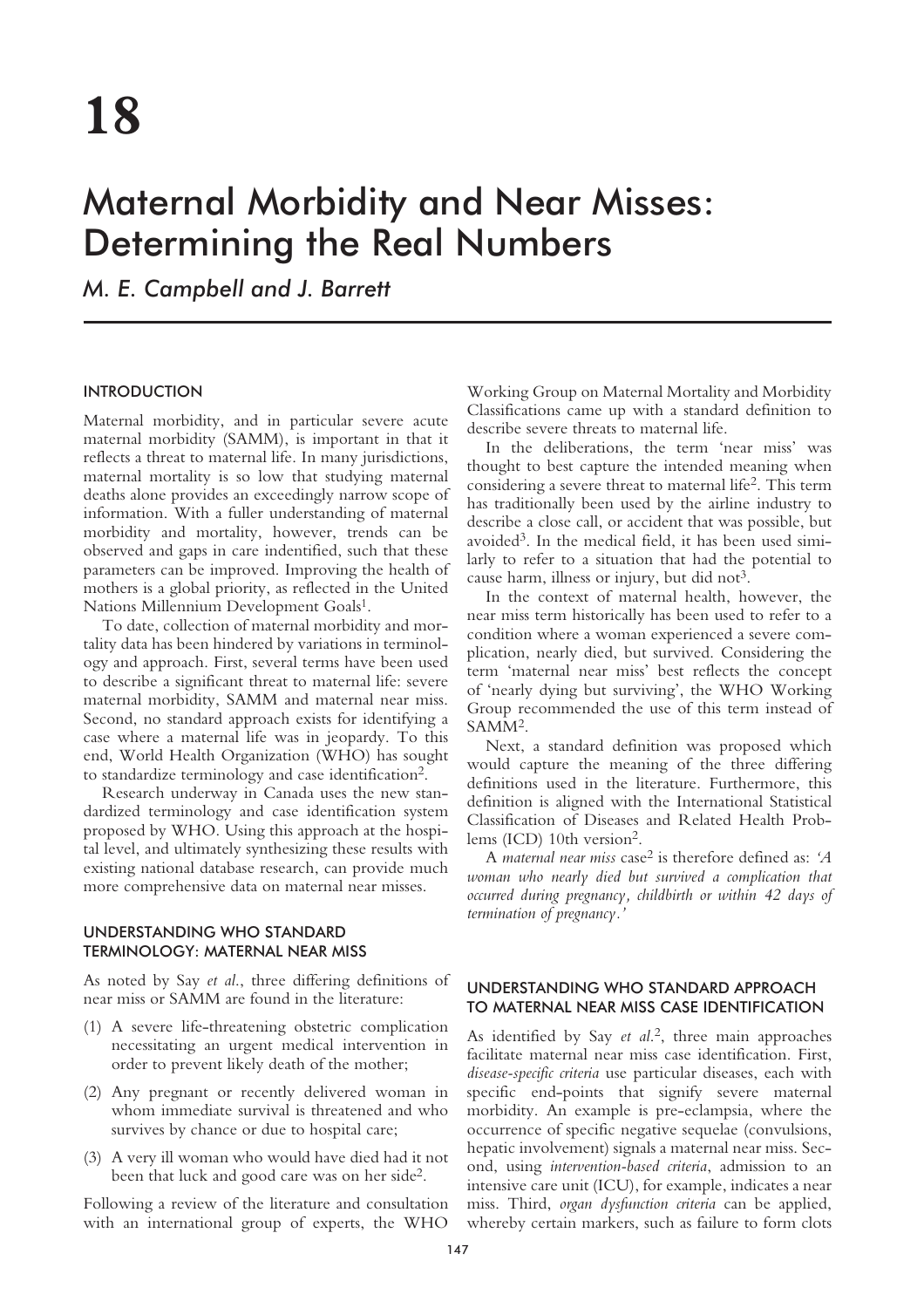or the need for a massive transfusion, represent a maternal near miss.

The WHO Working Group suggests that the organ dysfunction-based approach is 'the most promising frame for establishing a standard set of criteria'2. Although this approach would ideally rely on a minimum standard of critical care, including laboratory investigations, clinical criteria alone could be used to identify severe organ dysfunction in resource limited settings. Furthermore, the organ dysfunction-based approach is more comprehensive and more readily applied to a range of settings compared with disease-specific criteria, where there has been wide variation in outcomes used to identify maternal near miss, and when considering the likely exclusion of cases due to variable access to care when management-based criteria are used2,4. Table 1 describes advantages and disadvantages of each approach.

## Organ system dysfunction-based approach

Specific criteria have been proposed to identify a near miss using the organ dysfunction-based approach.

These include clinical criteria, laboratory marker and management-based proxies. Figure 1 outlines these criteria, delineated by organ system.

## Means to collect maternal near miss data: the Canadian approach

Canadian stakeholders recently convened to improve maternal morbidity and mortality surveillance nationwide. Canada has unique barriers to efficient maternal health surveillance, including a large geographic area and division into multiple provinces and territories, each of which is separately responsible for health care delivery.

Multiple stakeholders are currently engaged in research or policy work to improve maternal health surveillance in Canada (not inclusive):

(1) The Public Health Agency of Canada (PHAC), which houses the Canadian Perinatal Surveillance System (CPSS) – the CPSS monitors, analyses and reports on the health of pregnant women, mothers and infants in Canada<sup>9</sup>;

**Table 1** Advantages and disadvantages of three approaches for use as a quality of care tool to identify maternal near miss cases. Reproduced from Say *et al.*<sup>2</sup> , with permission

|                                                              | Advantages                                                                                                                                                                                                                                                                                                                                                                                                                                                                                                                                                                                                                                                                                                                                                                                                                                                                                                                                              | Disadvantages                                                                                                                                                                                                                                                                                                                                                               |
|--------------------------------------------------------------|---------------------------------------------------------------------------------------------------------------------------------------------------------------------------------------------------------------------------------------------------------------------------------------------------------------------------------------------------------------------------------------------------------------------------------------------------------------------------------------------------------------------------------------------------------------------------------------------------------------------------------------------------------------------------------------------------------------------------------------------------------------------------------------------------------------------------------------------------------------------------------------------------------------------------------------------------------|-----------------------------------------------------------------------------------------------------------------------------------------------------------------------------------------------------------------------------------------------------------------------------------------------------------------------------------------------------------------------------|
| Clinical criteria<br>related to a specific<br>disease entity | Straight forward to interpret<br>Data can be obtained retrospectively from case notes and registers<br>The quality of care of a particular disease can be assessed<br>Complication rates for a particular disease can be calculated                                                                                                                                                                                                                                                                                                                                                                                                                                                                                                                                                                                                                                                                                                                     | Common direct causes of maternal mortality may be<br>omitted*<br>The criteria used to define morbidity often have too low a<br>threshold of morbidity to be called maternal near miss<br>Retrospectively collected information might be problematic<br>due to poor documentation and hence bias <sup>†</sup><br>Difficult to use for ongoing audits for all morbidities $*$ |
| Intervention-based<br>criteria                               | Simple to identify the cases usually on the basis of retrospective<br>analysis of a register in the hospital<br>Could be useful to identify the potential maternal near miss cases                                                                                                                                                                                                                                                                                                                                                                                                                                                                                                                                                                                                                                                                                                                                                                      | Allows the identification of only a fraction of all severe<br>morbidity cases, because of variation in accessibility of the<br>intervention, eligibility criteria for an intervention, or in<br>the case of ICU, what constitutes intensive care<br>Biased by resources available**                                                                                         |
| Organ system<br>dysfunction-based<br>criteria                | Mimics the confidential enquires into maternal death systems,<br>thus the same system could be used to complement maternal<br>death enquires. It might allow calculation of more stable<br>summary measures of morbidity/mortality <sup>11</sup><br>Allows for identification of critically ill women thereby<br>establishing the pattern of diseases causing morbidity and their<br>relative importance<br>Allows for the identification of new and emerging disease priorities,<br>and studying health system's response<br>Keeps focus on severe diseases that should not cause death with<br>appropriate care, such as severe PPH <sup>##</sup><br>Many hospitals have a severe adverse events committee and these can<br>be a source of identifying cases<br>Variation in defining identification criteria can be avoided<br>particularly for similar settings, allowing the establishment of<br>reliable summary estimates for maternal near miss | Dependent on existence of a minimum level of care<br>including functioning laboratories and basic critical care<br>monitoring<br>Retrospective identification of cases might be difficult<br>because of the inability to identify cases from registers                                                                                                                      |

\*In Waterstone *et al.*<sup>5</sup> pulmonary embolus was omitted because of the difficulty of diagnosing pulmonary emboli accurately when they are not fatal. Early pregnancy complications such as ectopic pregnancies and abortions are also often omitted

† Potentially the cases with the worst care would have the poorest notes

 $\pm$ It is not a common cause of death in high-income countries but is the most frequent cause of maternal near miss<sup>7,8</sup>

<sup>‡</sup> This system is useful to audit the care of a specific disease entity, but is not suitable for ongoing audits. The ability to examine the quality of care of a specific disease entity has been well illustrated by Bouvier *et al*. 6

<sup>\*\*</sup>A condition that is life threatening in a country where no appropriate response can be given may not be classified as a maternal near miss and interventions such as cesarean section may often be performed on women who are not suffering from severe morbidity

<sup>††</sup>As is currently being undertaken in Scotland7 . The difference being the definition of the end point. Maternal death is easy to define, however, severe morbidity is more difficult, hence the need for objective criteria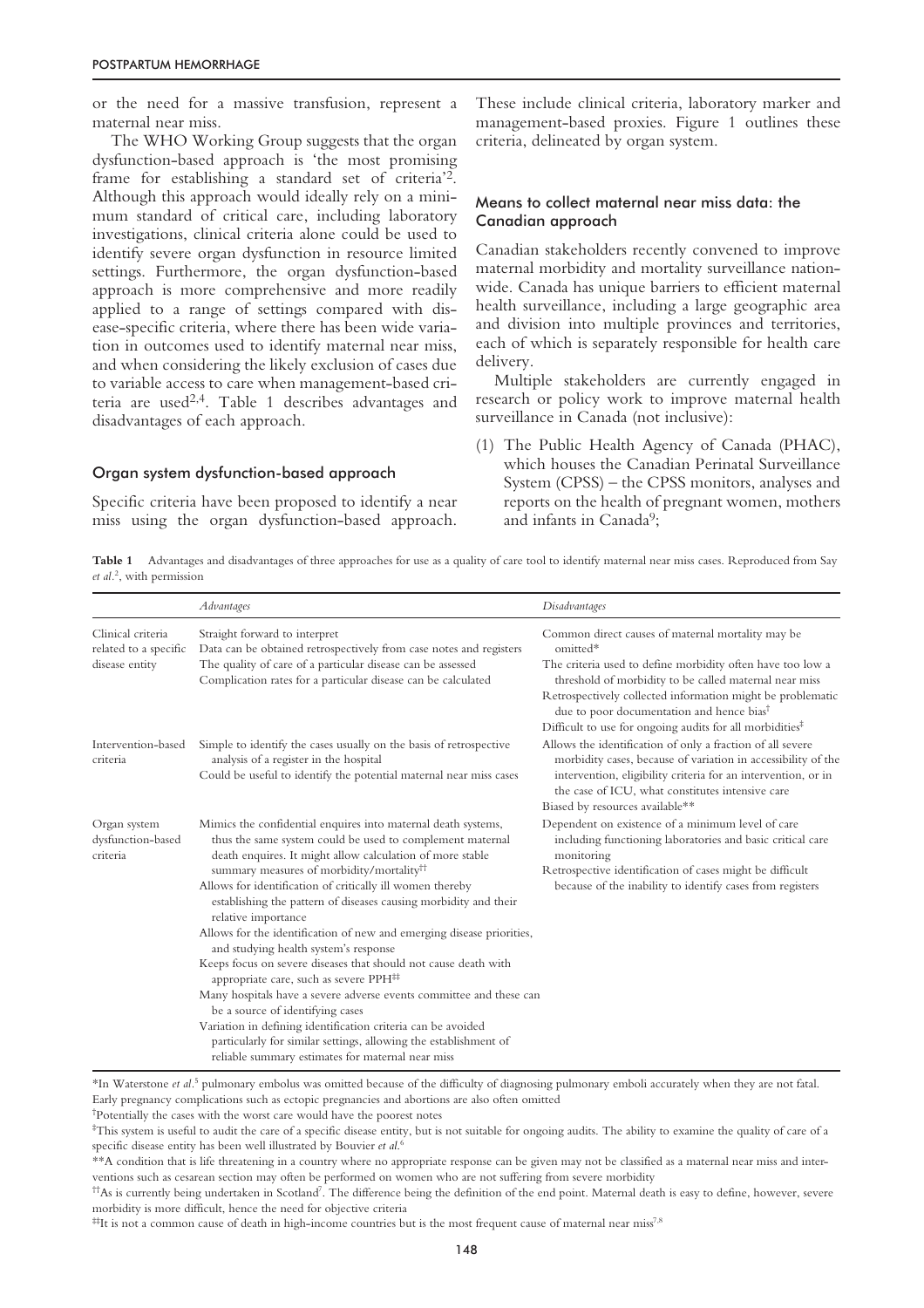| <b>Box:</b> Maternal life-threatening conditions |                                                                                                                                     |                                                                                           |                                                                            |  |
|--------------------------------------------------|-------------------------------------------------------------------------------------------------------------------------------------|-------------------------------------------------------------------------------------------|----------------------------------------------------------------------------|--|
| <b>Dysfunctional</b><br>system                   | Clinical criteria                                                                                                                   | Laboratory markers                                                                        | <b>Management based proxies</b>                                            |  |
| Cardiovascular                                   | ( ) Shock<br>( ) Cardiac arrest                                                                                                     | ) Severe hypoperfusion<br>(lactate>5 mmol/L or >45mg/dL)<br>Severe Acidosis (pH<7.1)      | () Use of continuous vasoactive drugs<br>() Cardio-pulmonary resuscitation |  |
| Respiratory                                      | Acute cyanosis<br>) Gasping<br>) Severe tachypnea<br>(Respiratory rate >40 bpm)<br>() Severe bradypnea<br>(Respiratory rate <6 bpm) | ) Severe hypoxemia<br>(Oxygen saturation < 90% for $\geq 60$<br>minutes or PaO2/FiO2<200) | () Intubation and ventilation not<br>related to anaesthesia                |  |
| Renal                                            | () Oliguria non responsive to<br>fluids or diuretics                                                                                | ) Severe acute azotemia<br>(Creatinine ≥300µmol/l or ≥3.5<br>mg/dL)                       | () Dialysis for acute renal failure                                        |  |
| Haematologic/<br>Coagulation                     | () Failure to form clots                                                                                                            | ) Severe acute<br>thrombocytopenia<br>(<50,000 platelets/ml)                              | () Massive transfusion of blood / red<br>cells ( $\geq$ 5 units)           |  |
| Hepatic                                          | () Jaundice in the presence of<br>preeclampsia                                                                                      | ) Severe acute<br>hyperbilirubinemia<br>(Bilirubin>100 µmol/l or >6.0<br>mg/dL)           |                                                                            |  |
| <b>Neurologic</b>                                | ) Prolonged unconsciousness<br>(lasting >12h)<br>) Stroke<br>() Uncontrollable fit / status<br>epilepticus<br>Global paralysis      |                                                                                           |                                                                            |  |
| <b>Alternative</b><br>severity proxy             |                                                                                                                                     |                                                                                           | () Hysterectomy following infection<br>or haemorrhage                      |  |

**Figure 1** WHO near miss identification and classification tool. Adapted for Say *et al.*<sup>2</sup>, with permission

- (2) The Society of Obstetricians and Gynecologists of Canada (SOGC), a professional organization for gynecologists, obstetricians, family physicians, nurses, midwives and allied health professionals in Canada<sup>10</sup>:
- (3) Statistics Canada, a government agency that produces statistical information<sup>11</sup>;
- (4) The Canadian Institute for Health Information (CIHI), an independent, not-for-profit corporation that provides essential information on Canada's health system and the health of Canadians<sup>12</sup>;
- (5) The Canadian Maternal Morbidity Working Group, a group of researchers affiliated with various Canadian universities engaged in maternal morbidity and mortality research.

These stakeholders engage via national meetings and committees. Recent activities include a Joint SOGC–CPSS Committee on Maternal Mortality and Severe Morbidity aiming to make recommendations to improve national surveillance of maternal mortality and severe morbidity in Canada (written communication from Joint SOGC–CPSS Committee on Maternal Mortality and Severe Morbidity co-chair Kimberly Elmslie, PHAC, Ottawa, 2011 Feb 24). In addition, the Canadian Maternal Morbidity Working Group met with SOGC, Statistics Canada and CIHI representatives in late 2009 to discuss and create a consensus document on solutions for 'enhanced and consistent national surveillance of maternal mortality and severe maternal morbidity in Canada'13.

To date, the primary research on maternal morbidity and mortality in Canada that looks at these entities broadly uses available databases<sup>14-16</sup>. Although database research is important in that it is simple, costeffective and timely<sup>16</sup>, it does have specific limitations which prevent a complete and comprehensive understanding of maternal near misses.

The Canadian Maternal Morbidity Working Group's consensus document outlined current deficiencies with maternal mortality and near miss surveillance in Canada. First, administrative databases in Canada, such as Canadian Institute for Health Information Discharge Abstract Database, Statistics Canada's Canadian Vital Statistics System, and provincial administrative and perinatal databases, do provide information on maternal mortality and maternal near miss, but without a systematic mechanism to compile these data nationally<sup>13,14</sup>. Furthermore, certain provinces may be excluded because of lack of participation in or alignment with existing databases<sup>14,16</sup>. Moreover, database research is subject to coding errors13,15, and may not provide complete information regarding the relationship between various disease entities and conditions that threaten maternal life15. For example, a recent publication using data from the Discharge Abstract Database of CIHI identified temporal trends of increasing rates of severe PPH as well as acute renal failure and assisted ventilation. Based on information available from this particular database, it is not clear whether these trends were related or represented distinct pathological processes (Figure 2)<sup>15</sup>.

#### Hospital-based maternal near miss research

Hospital-based research provides a more in-depth perspective on the relationship between certain disease entities and also can provide insight into the means by which social determinants of health factor into emerging trends. Although hospitals generally review cases of severe morbidity and mortality, these data are rarely available outside the respective institution, severely limiting national and international synthesis of data13,14. A standard approach to hospital-based data collection would allow for hospital to hospital comparisons as well as pooling of data to compare, for example, tertiary (i.e. high risk) centers with others.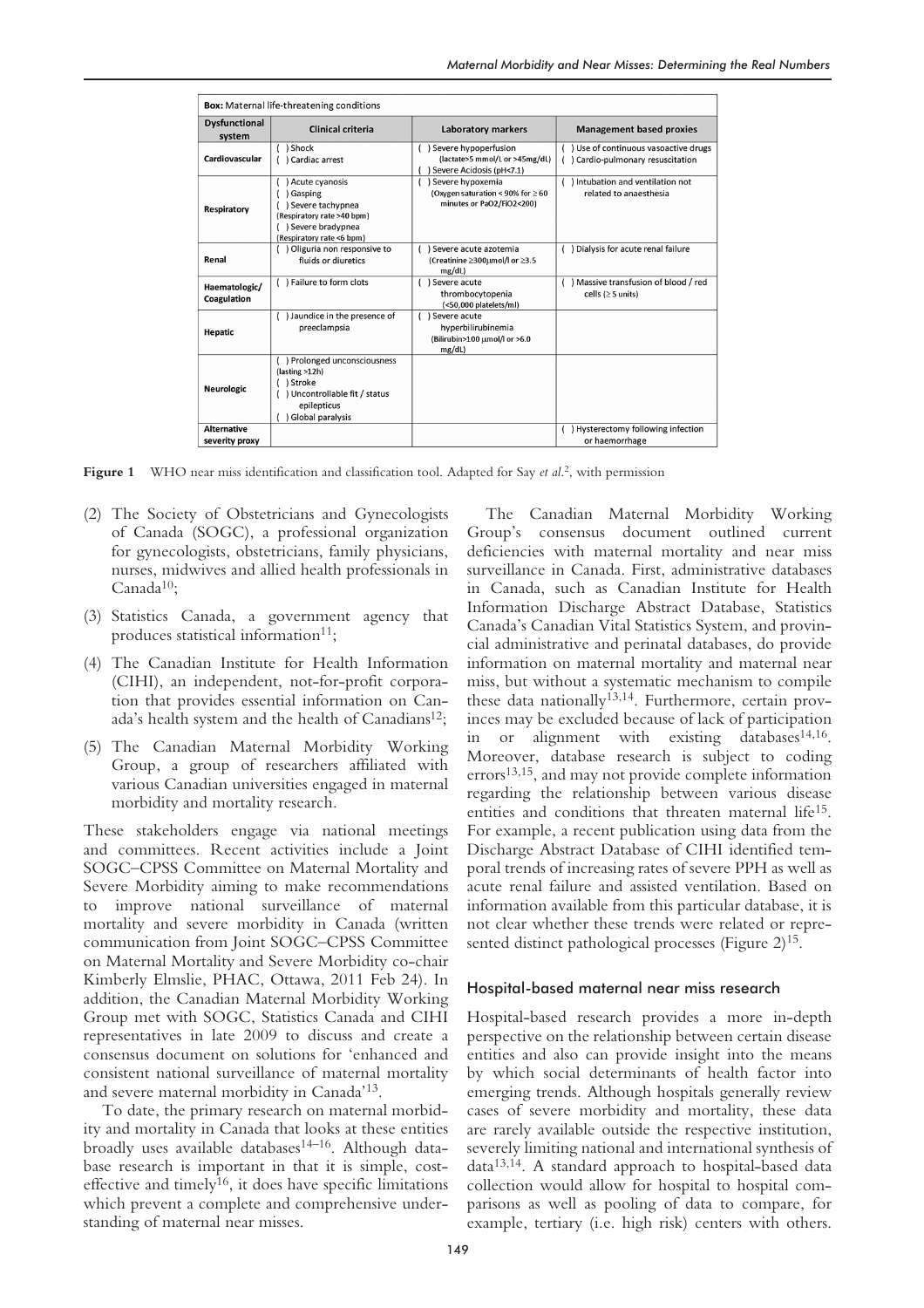Such a process would also identify trends based on patient features (i.e. obesity), hospital facilities (i.e. presence of ICU) or geographic considerations (i.e. distance to nearest hospital).

Hospital-based case identification is additionally advantageous in that any practitioner can use this approach, as it is simple and does not require detailed statistical knowledge. Furthermore, with the emergence of standardized case identification criteria from the WHO Working Group on Maternal Mortality and Morbidity Classifications, data can be pooled and compared across jurisdictions.

In accordance with the Canadian Maternal Morbidity Working Group's recommendations, efforts are currently underway to pilot an approach to maternal near miss research using the criteria proposed by the WHO Working Group. This approach is outlined in Figure 3.

Near miss cases will be defined using an organsystem dysfunction-based approach as outlined, and described in detail in the WHO near miss identification and classification tool in Figure 1.

All obstetric patients (more than 20 weeks pregnant) cared for at the piloting Canadian hospitals and meeting WHO near miss identification and classification tool criteria will be included as cases. No



**Figure 2** Near miss trends. Adapted from Liu *et al*. 11

specific exclusion criteria are operational. The protocol will be circulated to all staff obstetricians and posted in the relevant clinical areas. If a patient fulfills any criteria listed in the WHO tool, the most responsible physician will be asked to report the case to the research team.

As a method of cross-reference, in order to ensure that no cases are overlooked, the research team will liaise with the blood bank and intensive care unit at their respective hospitals.

A time period of 1 year was chosen for this study to account for seasonal trends (i.e. illness related to flu), and because it is expected that there will be relatively few cases. One year of data collection should allow for an adequate initial pool of cases in order to:

- (1) Assess the incidence of near misses at the piloting hospitals;
- (2) Understand the major causes of maternal near miss at the piloting hospitals;
- (3) Develop trial software designed to compile maternal near miss cases;
- (4) Provide feedback to the Canadian Maternal Morbidity Working Group in advance of broader data collection nationally.

Being an exploratory pilot study, the goals are not to perform statistical analysis or derive specific conclusions, but rather to obtain an initial overview of the problem on which further research can be based.

Collected data will be stripped of identifying material, although age and health information relevant to the study will be maintained. Data will be entered into a software program, and will include details such as gravidity, parity, whether antenatal care was received, current pregnancy outcome, route of delivery, whether anesthesia was required, details regarding the primary obstetric problem (including pre-existing conditions like obesity and hypertension), details related to the near miss markers (using the organ system dysfunction-based approach) and details regarding the care received. Names of care providers involved in the case will NOT be included.



**Figure 3** Hospital-based case identification flow chart. MRP, most responsible person